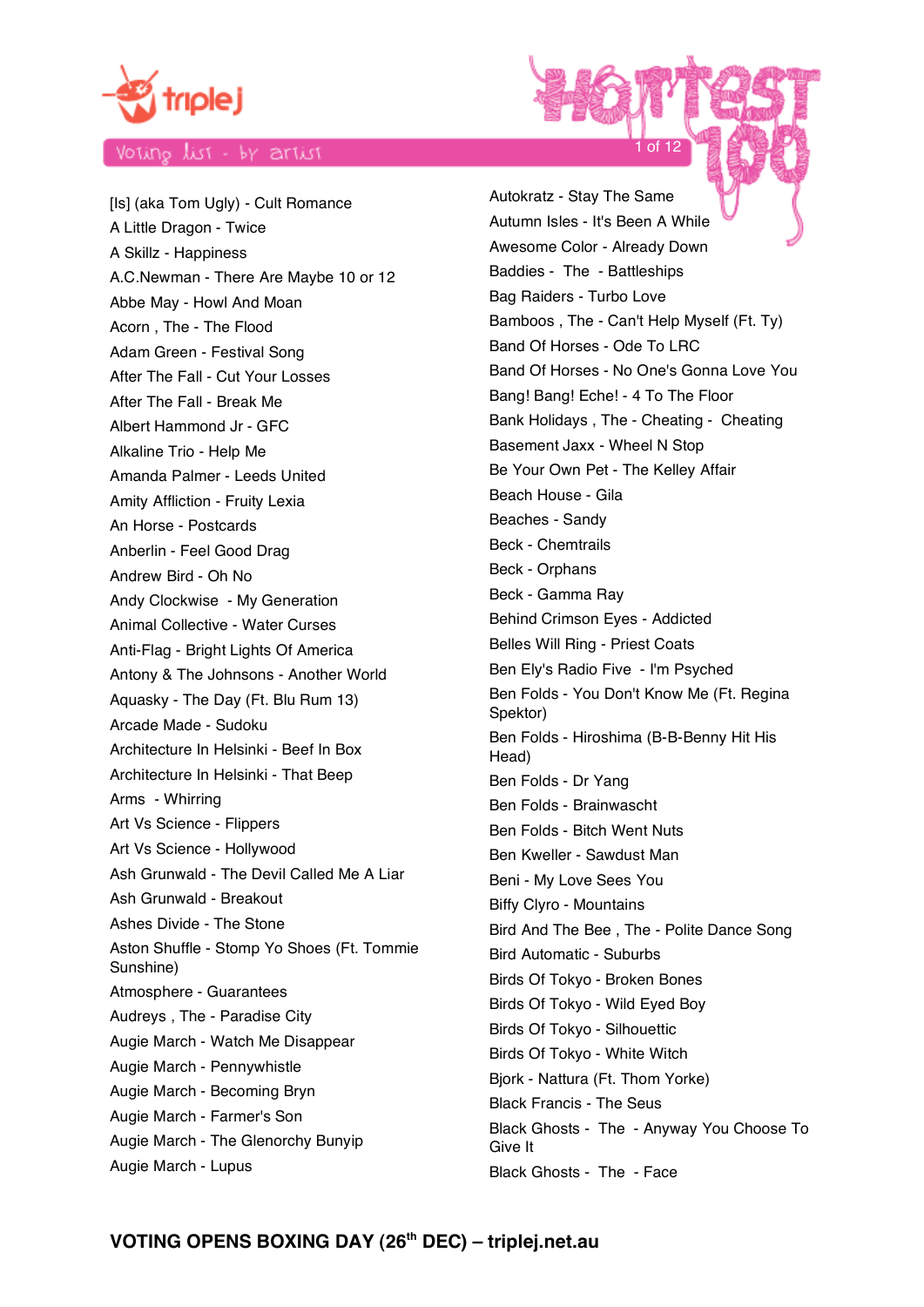

Black Ghosts - The - I Want Nothing Black Grass - Bass Man (Ft. Benjammin') Black Keys , The - Strange Times Black Keys , The - I Got Mine Black Keys , The - Lies Black Kids - I'm Not Gonna Teach Your Boyfriend How To Dance With You Black Kids - Hit The Heartbrakes Black Kids - Hurricane Jane Black Kids - Look At Me (When I Rock Witchoo) Black Mountain - Stormy High Black Seeds , The - Make A Move Black Stars , The - Alright Baby Blacklevel Embassy - Middle Eastern **Distributor** Bliss N Eso - Woodstock 2008 Bliss N Eso - Eye Of The Storm Bliss N Eso - Happy In My Hoody Bliss N Eso - The Sea Is Rising Blitzen Trapper - Fire And Fast Bullets Bloc Party - Mercury Bloc Party - Ares Bloc Party - Halo Bloc Party - Biko Bloc Party - Trojan Horse Bloc Party - Signs Bloc Party - One Month Off Bloc Party - Better Than Heaven Bloc Party - Talons Blood Red Shoes - You Bring Me Down Blue King Brown - Moment Of Truth Bluejuice - The Reductionist Bluejuice - Phantom Boogie BMX - Theme To BMX Boat People , The - Awkward Orchid Orchard Bodies Of Water - Darling - Be Here Bon Iver - Skinny Love Bon Iver - For Emma Booka Shade - Charlotte Born Ruffians - Hummingbird

Born Ruffians - Little Garcon Born Ruffians - I Need A Life Boys Noize - & Down BPA - The - Seattle (Ft. Emmy The Great) BPA - The - Toe Jam (Ft. David Byrne & Dizzee Rascal) Breakbot - Happy Rabbit Breeders - Bang On Breeders - Night Of Joy Breeders - Walk It Off Brendan Welch - Halls Of Men Bridezilla - Brown Paper Bag Bridezilla - Saint Francine Bright Yellow - Please British India - This Dance Is Loaded British India - I Said I'm Sorry British India - You Will Die & I Will Take Over British Sea Power - Waving Flags Bronx , The - Knifeman Bronx , The - Past Lives Buffalo Killers - Get Together Now Today Bullet For My Valentine - Hearts Burst Into Fire Bullet For My Valentine - Waking The Demon Buraka Som Sistema - Kalemba (Wegue Wegue) Buraka Som Sistema - Sound Of Kuduro (Ft. M.I.A. & DJ Znobia) Butterfly Effect - Window And The Watcher Butterfly Effect - Final Conversation Butterfly Effect - In These Hands By The Fireside - In Flowing & Happy Curses C.W.Stoneking - The Love Me Or Die Cajun Dance Party - The Race Calling All Cars - Hey You Calling All Cars - Animal Calvin Harris - Merrymaking At My Place Capital City - Cazza Sizza Death Ray Blues Cass McCombs - That's That Cassette Kids - You Take It Cassettes Won't Listen - Large Radio Cat Power - Ramblin (Wom)Man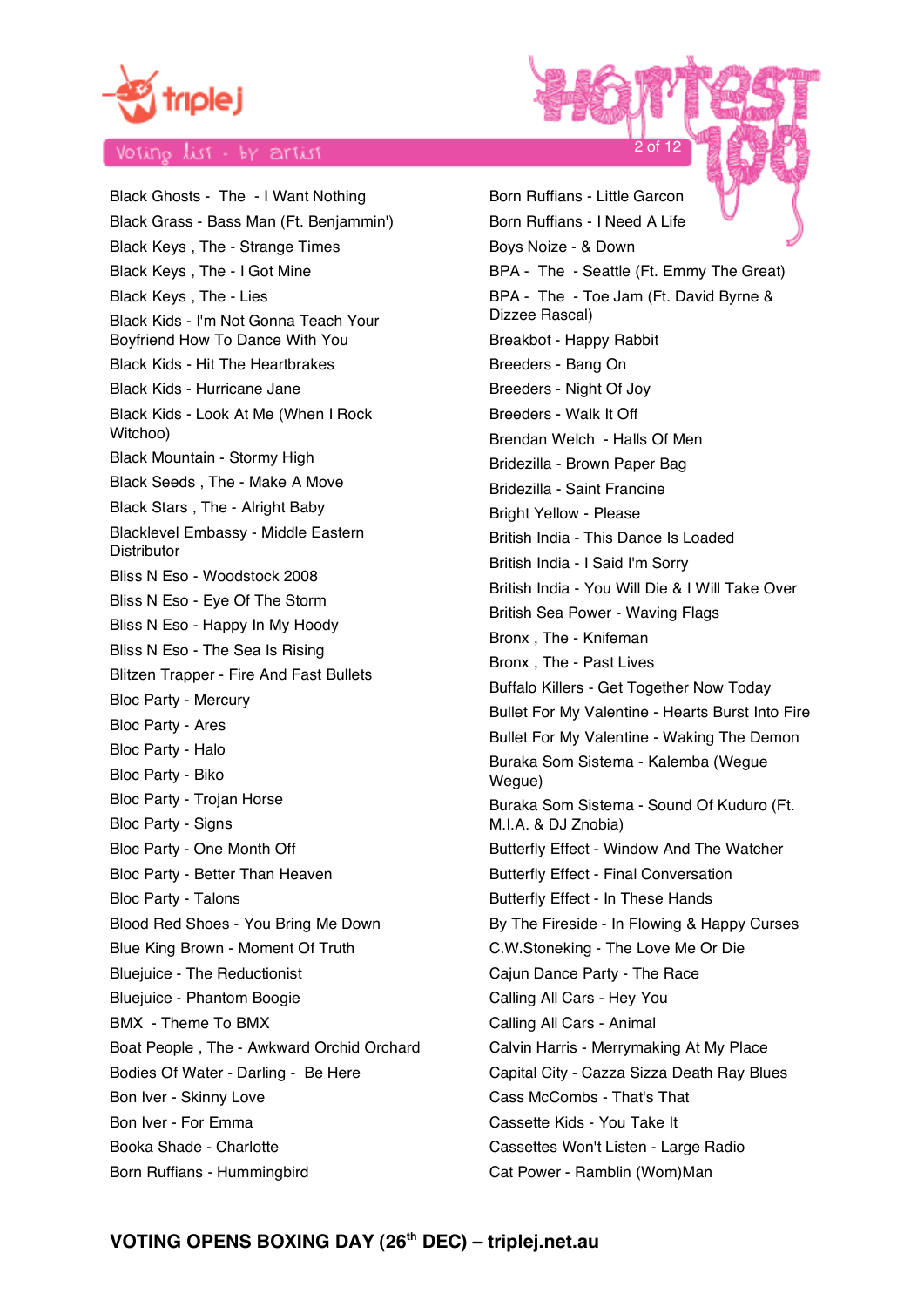

Cat Power - I Believe In You Catcall - Chicky Babe Cazals , The - To Cut A Long Story Short Chairlift - Bruises Chase & Status - Pieces (Ft. Plan B) Chasm - Yes It Is (Ft. Pegz & Dialectrix) Chasm - Let The Beat Go (Ft. Diafrix) Chasm - Don't Let Your Guard Down (Ft. Dialectrix) Chemical Brothers - Midnight Madness Chemist , The - Don't Look Down Chew Fu - Sweet Dreams Children Collide - Social Currency Children Collide - Skeleton Dance Children Collide - Across The Earth Children Collide - Farewell Rocketship City And Colour - Waiting City Riots - Burning Me Out Clinic - The Witch Cloud Control - Vintage Books Cloud Control - Death Cloud Cog - Bird Of Feather Cog - Are You Interested? Cog - Sharing Space Cog - Say Your Last Goodbye Cold War Kids - Something Is Not Right With Me Cold War Kids - Mexican Dogs Coldplay - Cemeteries Of London Coldplay - Lost! Coldplay - 42 Coldplay - Violet Hill Common - Universal Mind Control Common - Make My Day (Ft. Cee-lo) Conor Oberst - Souled Out!!! Conor Oberst - Cape Canaveral Conor Oberst - Get-Well-Cards Conor Oberst - Eagle On A Pole Conor Oberst - Moab Constantines , The - Hard Feelings Cool Kids , The - Bassment Party

Correcto - Do It Better Correcto - Joni Count & Sinden , The - Beeper Crayon Fields - Mirror Ball Crazy Penis - Love On The Line Crystal Castles - Untrust Us Crystal Castles - Crimewave Crystal Castles - Air War Crystal Castles - Courtship Dating CSS - Left Behind CSS - Rat Is Dead Cure , The - The Only One Cure , The - Freakshow Curse Of Company , The - All The Mines Custom Kings - Red Sails Cut Copy - Lights & Music Cut Copy - Feel The Love Cut Copy - Out There On The Ice Cut Copy - Unforgettable Season Cut Copy - Far Away Cut Off Your Hands - Expectations Cut Off Your Hands - Happy As Can Be Dan Kelly & The Ukeladies - The S.U.V. Song Dan Le Sac & Scroobius Pip - Look For The Woman Dandy Warhols - The World The People Together (Come On) Dandy Warhols - Mission Control Datsuns , The - Human Error Datsuns , The - So Long Dawn Landes - Bodyguard Dead Letter Chorus - Down In Your Valley Dead Letter Circus - Reaction Dead Letter Circus - Next In Line Deadmau5 - Hi Friend (Ft. MC Flipside) Deadmau5 - Ghosts N Stuff Death Cab For Cutie - I Will Possess Your **Heart** Death Cab For Cutie - No Sunlight Death Cab For Cutie - Cath Death Cab For Cutie - Long Division

3 of 12

# VOTING OPENS BOXING DAY (26<sup>th</sup> DEC) - triplej.net.au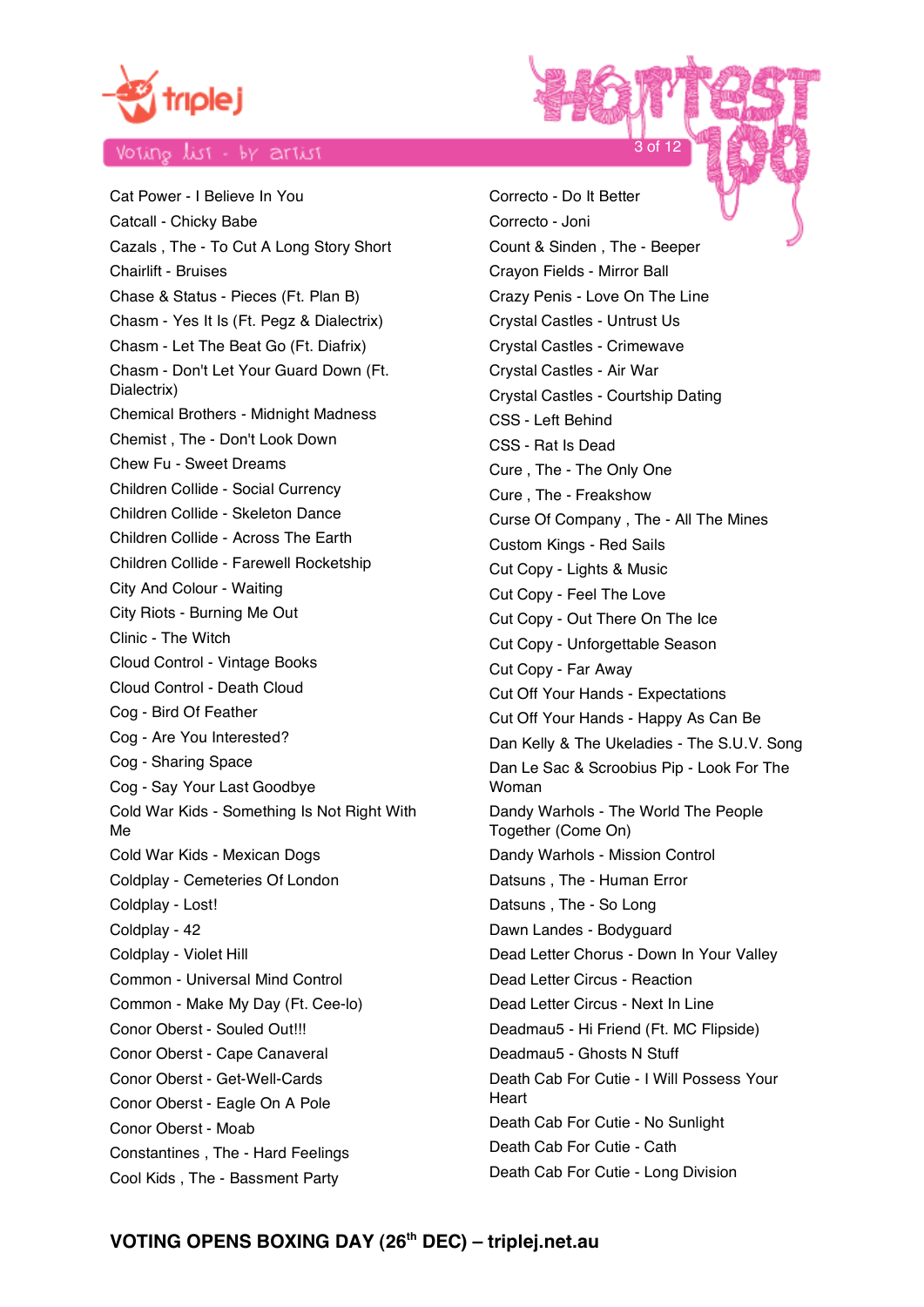

Death Set , The - Negative Thinking Deep Sea Arcade - Crouch End Deerhunter - Never Stops Deerhunter - Nothing Ever Happened Delta Spirit , The - Trashcan Department Of Eagles - No One Does It Like You Deus - Slow (Ft. Karin/The Knife) Devoted Few - The Death Of Us Dialectrix - Outcast Digger & The Pussycats - Spanish Jacket Dillinger Escape Plan - Black Bubblegum Dirtbombs , The - Ever Lovin Man Dirty Secrets , The - Lighthouse Disturbed - Inside The Fire Dizzee Rascal - Flex Dizzee Rascal & Calvin Harris - Dance Wiv Me Do , The - On My Shoulder Dodos , The - Fools Dodos , The - Winter Does It Offend You - Yeah? - We Are **Rockstars** Does It Offend You - Yeah? - Dawn Of The Dead D'Opus & Roshambo - Million Dollar Bill Downsyde - Fortune & Fame Downsyde - Watucamehere 4 (Ft. Guru) Downsyde - Master MC Downsyde - Life Speed Dr Dog - Hang On Drapht - Jimmy Recard Drapht - Falling Dresden Dolls - Night Reconaissance Drones - The - The Minotaur Drones - The - Careful As You Go Drones - The - Oh My Duke Spirit , The - The Step & The Walk Dukes Of Windsor - It's A War Dukes Of Windsor - No Disguise Dukes Of Windsor - Get It E.L.F , The - Cockroaches

Eagles Of Death Metal - Wannabe In L.A. Eagles Of Death Metal - Anything 'Cept The Truth Eddy Current Suppression Ring - Which Way To Go Eddy Current Suppression Ring - Sunday's Coming Eddy Current Suppression Ring - Wrapped Up Eine Kleine Nachtmusik - La Serenissma El Guincho - Antillas Elana Stone - Slippery Slidey Elbow - Grounds For Divorce Elektrofant - Cocaine Elora Danan - Door - Up - Elevator Emigrate - New York City Emiliana Torrini - Big Jumps Emiliana Torrini - Jungle Drum Emmanuel Jal - 50 Cent Empire Of The Sun - Walking On A Dream Empire Of The Sun - Standing On The Shore Empire Of The Sun - Half Mast Empire Of The Sun - We Are The People End Of Fashion - Fussy End Of Fashion - Kamikaze Epicure - Snakes And Foxes Ernest Ellis - Bad Blood Eugene McGuinness - Fonz Eugene McGuinness - Monsters Under The **Bed** Even - I Am The Light Faint , The - The Geeks Were Right Faker - Dumb Mistakes Faker - Sleepwalking Familjen - It's Spinning In My Head (Det Snurrar I Min Skalle) Familjen - The Little Life (Det Lilla Livet) Fat Freddys Drop - Pull The Catch Faux Pas - Chasing Waterfalls Felix Da Housecat - Radio Fergus Brown - Last Winter Fever Ray - If I Had A Heart Fire! Santa Rosa - Fire! - War Coward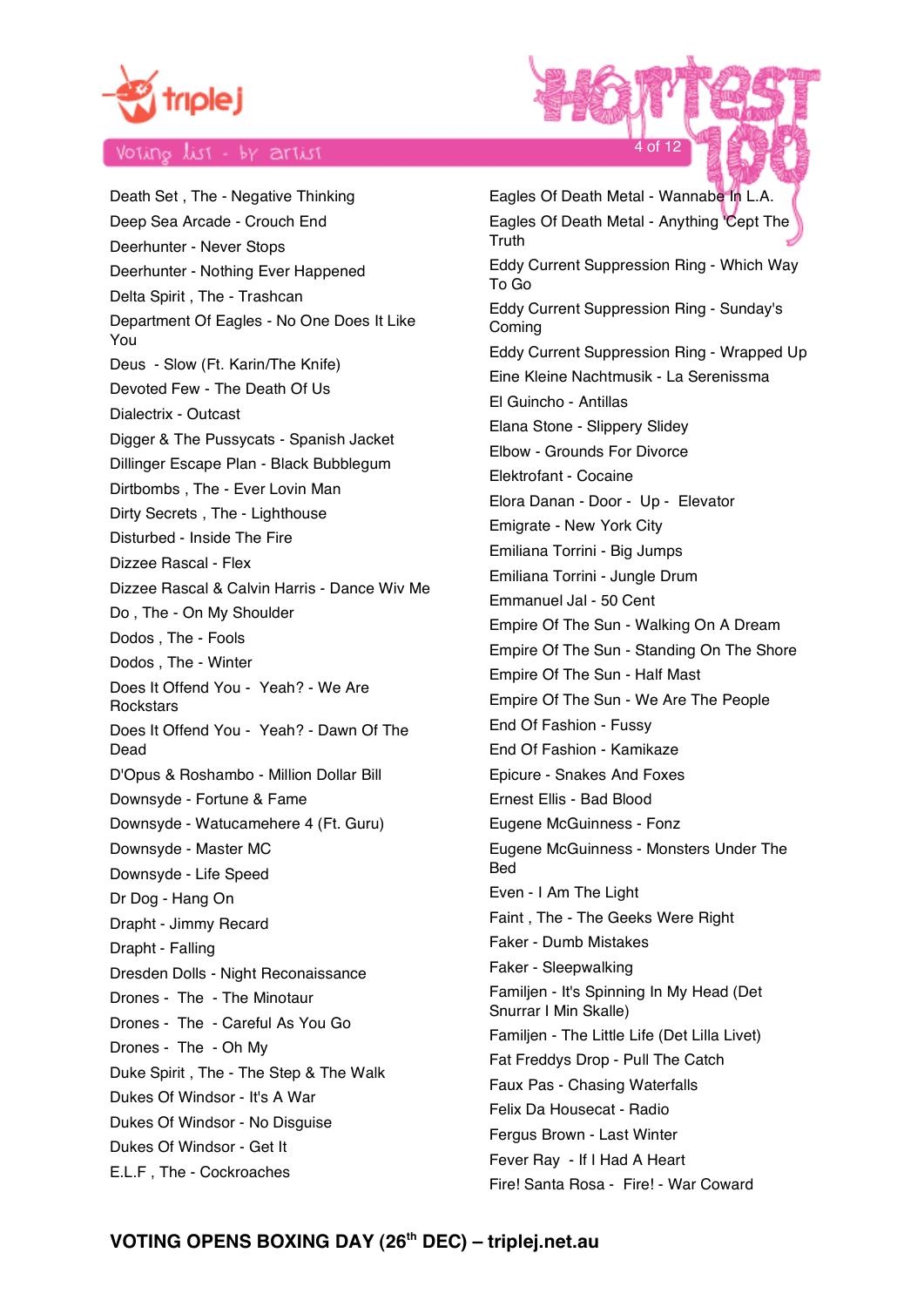

Firekites - Same Suburb Different Park Firekites - Last Ships Flamingo Crash - It's Mystery Music Fleet Foxes - Sun It Rises Fleet Foxes - White Winter Hymnal Fleet Foxes - Quiet House Fleet Foxes - He Doesn't Know Why Flight Of The Conchords - Inner City Pressure Flight Of The Conchords - Hiphopopotamus Vs Rhymenoceros Flight Of The Conchords - Ladies Of The **World** Flight Of The Conchords - A Kiss Is Not A **Contract** Flight Of The Conchords - The Most Beautiful Girl In The Room Flight Of The Conchords - Business Time Flight Of The Conchords - Bowie Flobots - Handlebars Foals - Balloons Foals - Cassius Four Tet - Ribbons Four Year Strong - Heroes Get Remembered - Legends Never Die Fourth Floor Collapse - Drive On Regardless Franz Ferdinand - Lucid Dreams Franz Ferdinand - Ulysses Fratellis , The - Mistress Mabel Fratellis , The - My Friend John Fratellis , The - Shameless Fratellis - The - A Heady Tale Free Agent Crew - Snakebite Friendly Fires - Jump In The Pool Friendly Fires - Paris Frightened Rabbit - The Modern Leper From First To Last - Worlds Away Fuck Buttons - Colours Move Fucked Up - Crooked Head Fujiya & Miyagi - Knickerbocker Funeral For A Friend - Kicking And Screaming Funkoars - Black Sally Funkoars - Reign On The Masses

Funkoars - What's Your Malfunction Further - Destroyer Future Of The Left - Fingers Become Thumbs! Future Of The Left - Manchasm Future Of The Left - Wrigley Scott Future Of The Left - The Hope That House **Built** Futureheads - The Beginning Of The Twist Futureheads - Walking Backwards Futureheads - This Is Not The World Gaslight Anthem , The - The '59 Sound Getaway Plan , The - Where The City Meets The Sea Getaway Plan , The - Shadows Ghosts Of Television - City Of Painless Childbirth Ghostwood - Run Gin Club , The - Ten Paces Away Girl Talk - Let Me See You Girl Talk - In Step Glasvegas - Geraldine Glasvegas - It's My Own Cheating Heart That Makes Me Cry Glasvegas - Daddy's Gone Glasvegas - Flowers & Football Tops Gnarls Barkley - Run Gnarls Barkley - Who's Gonna Save My Soul Gnarls Barkley - Going On Gnarls Barkley - Surprise Goldfrapp - Happiness Goldfrapp - Clowns Goldfrapp - Caravan Girl Good Buddha - Movin' On Grafton Primary - She Knows It Grafton Primary - All Stars Grates , The - Burn Bridges Grates , The - Carve Your Name Grates , The - Two Kinds Of Right Grates , The - Aw Yeah Grates , The - Milk Eyes Graveyard - Submarine Blues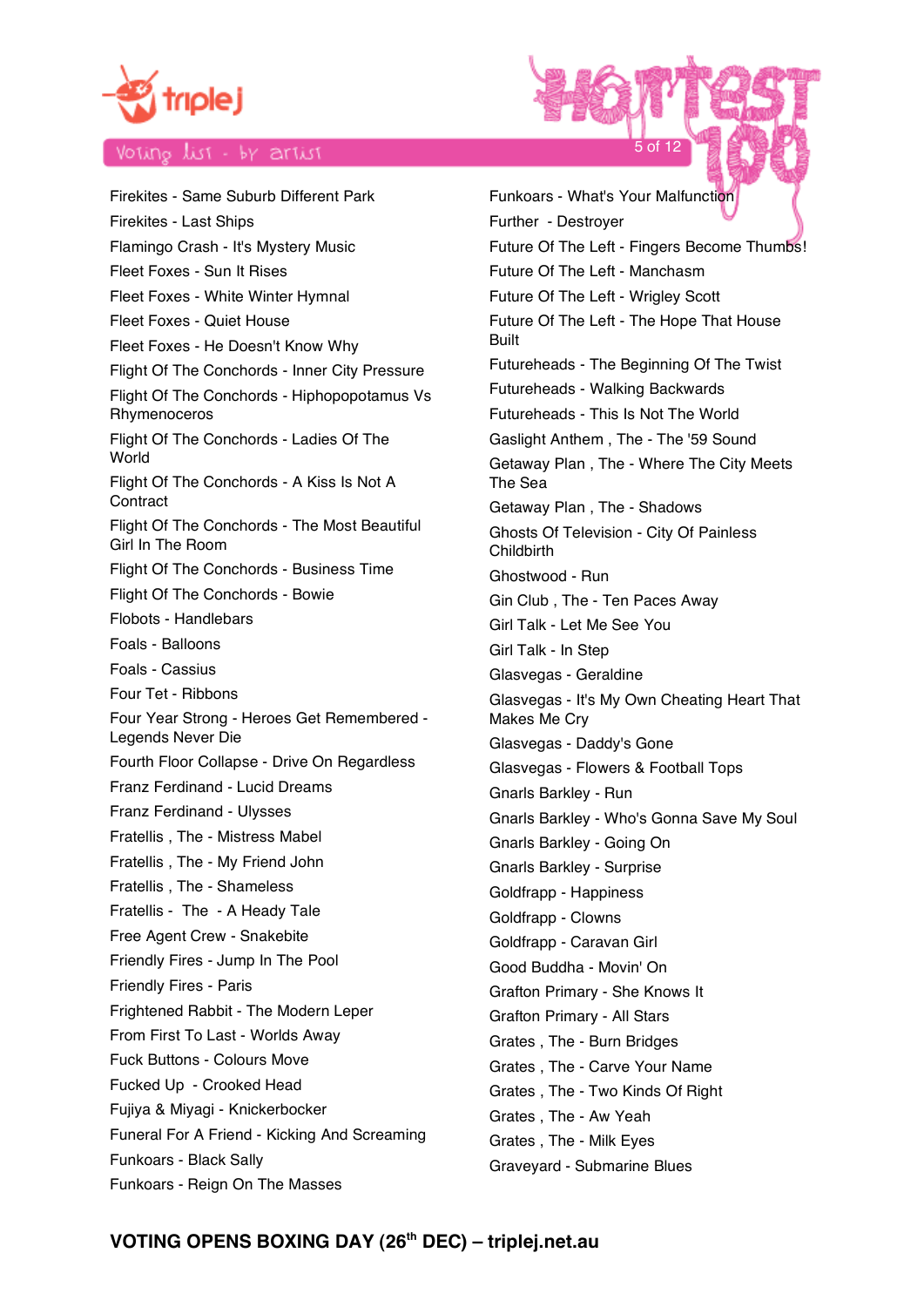

Guillemots - Get Over It Gyroscope - 1981 Gyroscope - All In On One Gyroscope - These Days Gyroscope - Weapon.Enemy.Friend. Hadouken! - Get Smashed - Gate Crash Harlequin League - Hole In The Heart Harlequin League - Again And Again Hawksley Workman - Piano Blink Helium - Bass Kleph & Anthony Paul Hellsongs - Symphony Of Destruction Hercules & Love Affair - Blind Hercules & Love Affair - Hercules' Theme Herd , The - The King Is Dead Herd , The - 2020 Herd , The - Zug Zug Hermitude - Your Call (Ft. Urthboy & Elana Stone) Hold Steady - The - Sequestered In Memphis Holidays - The - Holiday Holidays - The - Mexico Holly Throsby - A Heart Divided Holy Fuck - Lovely Allen Horrorshow - No Rides Left Hot Chip - Out At The Pictures Hot Chip - One Pure Thought Hot Chip - Hold On Hot Chip - Ready For The Floor Hot Little Hands - Scene Of The Crime Howling Bells - Into The Chaos Hungry Kids Of Hungary - Set It Right Ida Maria - I Like You So Much Better When You're Naked Ida Maria - Oh My God Illzilla - Break Loose Illzilla - Cut Feet Infadels - Make Mistakes Infusion - Dogtown International Noise Conspiracy - Assassination Of Myself Invincible - No Easy Answers

Isaac De Heer - Visiting Hours Islands - Creeper Jack Ladder - The Barber's Son Jack Ladder - Case Closed Jack Ladder - Best Kept Secret Jack White & Alicia Keys - Another Way To Die Jackson Jackson - All Alone Jaguar Love - Highways Of Gold Jake One - Trapdoor James Grehan - Hold On James Pants - We're Through Jamie Lidell - Figured Me Out Jay Reatard - See/Saw Jay-Z - Brooklyn Go Hard (Ft. Santogold) Jen Cloher & The Endless Sea - Hidden Hands Jenny Lewis - Carpetbaggers Jens Lekman - The Opposite Of Hallelujah Jim Noir - All Right Jim Ward - On My Way Back Home Joe Lean & The Jing Jang Jong - Lucio Starts Fires John Steel Singers - Evolution John Steel Singers - The Staged Intervention Of Poor Rich By His Righteous Peers John Steel Singers - Rainbow Kraut Jordy Lane - Galileo Josh Pyke - The Lighthouse Song Josh Pyke - You Don't Scare Me Josh Pyke - Variations Josh Pyke - Make You Happy Josh Pyke - Our House Breathing Juan Maclean , The - Happy House Justice - Phantom Pt. II {Boys Noize Remix} Kahn Brothers - Open Kaiser Chiefs - Never Miss A Beat Kaiser Chiefs - Like It Too Much Kaiser Chiefs - Good Days Bad Days Kaiser Chiefs - Addicted To Drugs Kaki King - Pull Me Out Alive Kanye West - Love Lockdown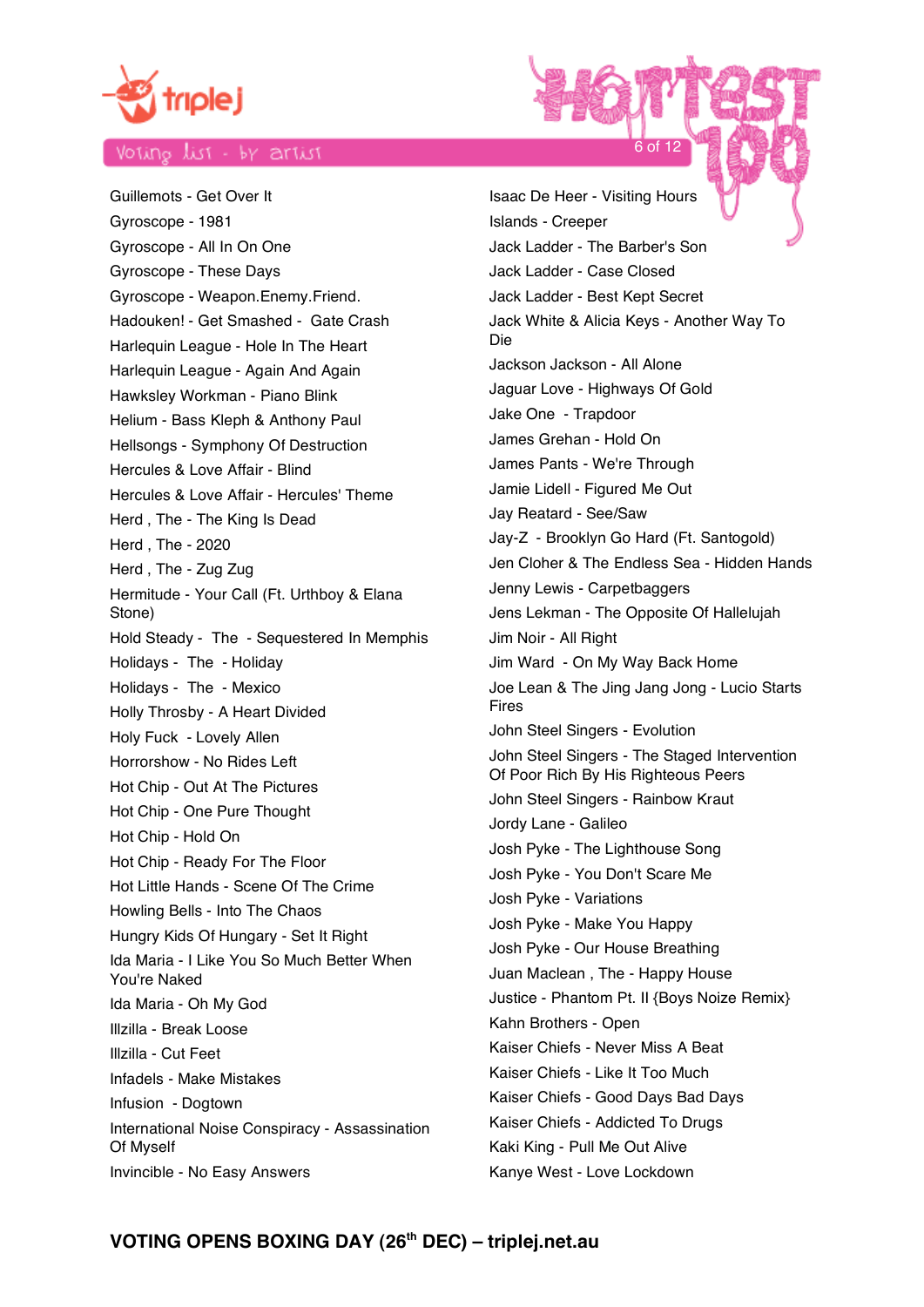

Kanye West - Paranoid Kanye West - Robocop Kate Nash - Mouthwash Kate Nash - Pumpkin Soup Kelley Stoltz - Your Reverie Kid Confucius - Good Luck Kid Cudi - Day 'N' Nite Kid Sister - Family Reunion Kid Sister - Pro Nails (Ft. Kanye West) Kill Teen Angst - The World Or Nothing Killers , The - Human Killers , The - Spaceman Killers , The - Losing Touch Killers , The - Joy Ride Killers , The - A Dustland Fairytale Kills , The - Cheap & Cheerful Kings Of Leon - Closer Kings Of Leon - Crawl Kings Of Leon - Sex On Fire Kings Of Leon - Use Somebody Kings Of Leon - Manhattan Kings Of Leon - Revelry Kings Of Leon - Notion Kings Of Leon - I Want You Klaus Hill & Spikey Tee - Slipstream Kooks - The - Always Where I Need To Be Kooks - The - Kids {Like A Version} Koolism - Jam Hot Kraak & Smaak - Squeeze Me Kthanxbyes - Slap You In Public Ku-ling Brothers - The Calm Before Lady Saw - No Less Than A Woman (Infertility) Ladyhawke - Paris Is Burning Ladyhawke - Magic Ladyhawke - My Delirium Ladyhawke - Back Of The Van Ladyhawke - Professional Suicide Ladyhawke - Dusk Till Dawn Ladytron - Ghosts Ladytron - Black Cat

Land Of Talk - Some Are Lakes Last Kinection - Commercial Radio Last Shadow Puppets - The Age Of Understatement Last Shadow Puppets - Standing Next To Me Late Of The Pier - Space And The Woods Late Of The Pier - Heartbeat Laura Jean - Yellow Moon Laura Marling - Night Terror Laura Marling - Ghosts Laura Marling - Tap At My Window Laura Marling - You're No God Laura Marling - My Manic And I LCD Soundsystem - Big Ideas Le Kingste - Two Pills Le Le - Skinny Jeans Leader Cheetah - Bloodlines Les Savy Fav - The Equestrian Levitators , The - Dinner At Panchos Liam Finn - Better To Be Lights Out - Lights Out Lightspeed Champion - Galaxy Of The Lost Lily Allen - Guess Who Batman Lily Allen - Everyone's At It Lily Allen - The Fear Lior - I'll Forget You Lisa Mitchell - Neopolitan Dreams Lisa Mitchell - Stevie Little Joy - The Next Time Around Little Ones , The - Morning Tide Little Red - Witchdoctor Little Red - Misty - I Little Red - Coca Cola Little Red - It's Alright Little Red - Jackie Cooper Living End , The - White Noise Living End , The - How Do We Know Living End , The - Raise The Alarm Living End - The - Moment In The Sun London Elektricity - All Hell Is Breaking Loose Long Blondes - Century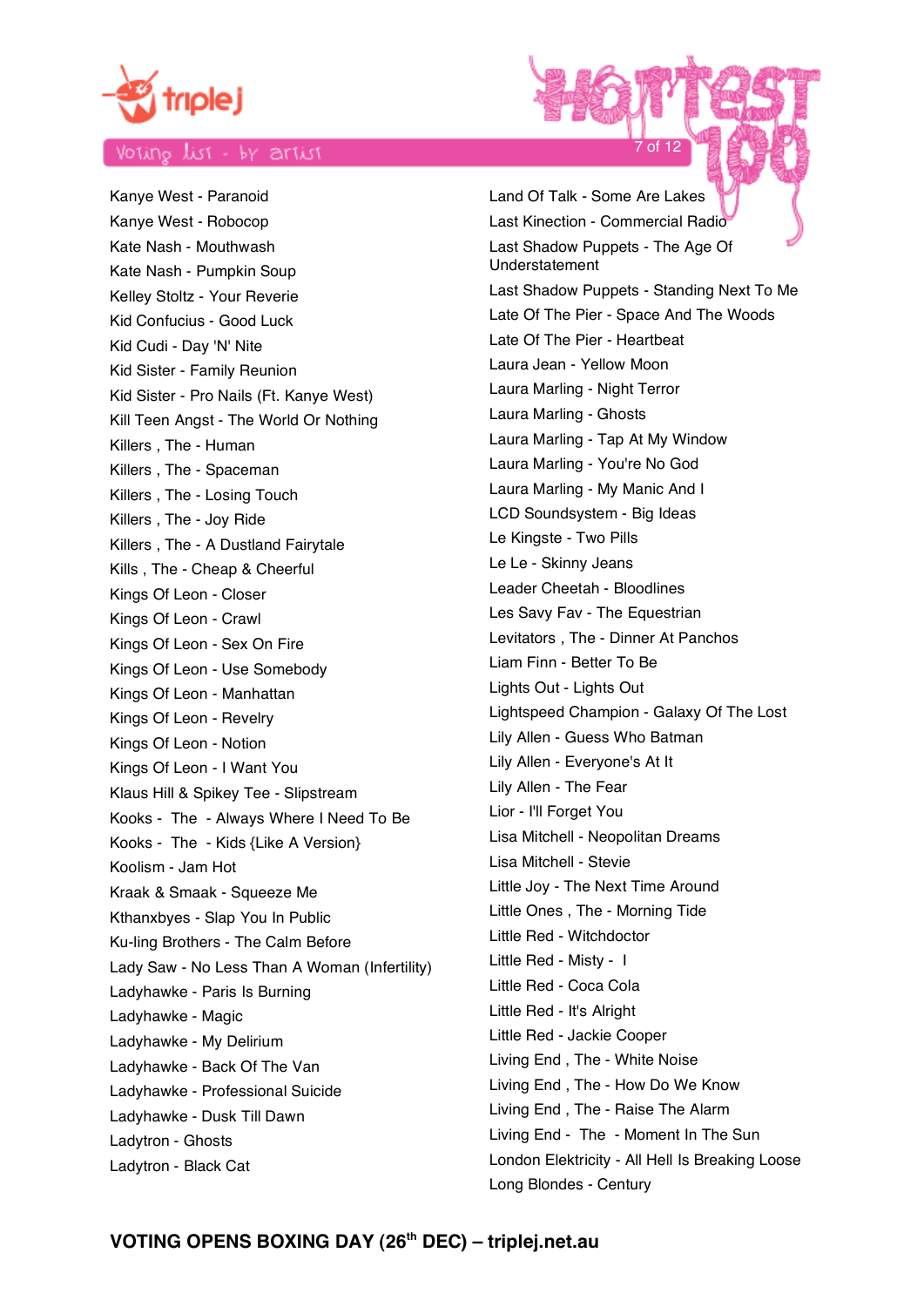

Los Campesinos - Death To Los Campesinos! Lost Valentinos - Bismarck Louis XIV - There's A Traitor In This Room Louis XIV - Guilt By Association Love Is All - Wishing Well Lowrider - Be Bad Lucksmiths , The - A Sobering Thought (Just When One Was Needed) Lucky Fonz III - Once I Was A Lady Luluc - Little Suitcase Lupe Fiasco - Paris - Tokyo Lupe Fiasco - Hello/Goodbye (Uncool) Lykke Li - I'm Good - I'm Gone Lykke Li - Let It Fall Lykke Li - Little Bit Lyrics Born - I Like It - I Love It Lyrics Born - Hott 2 Deff M.I.A. - Shells (Slow) M83 - Graveyard Girl M83 - Kim & Jessie Machine Translations - You'll Change Magic Dirt - Romy Magnet - Lonely No More Magnetic Fields - Drive On - Driver Mailer Daemon - Bad Move Baby (Ft. Catcall) Mammal - Smash The Pinata Maps - You Don't Know Her Name Maria Solheim - Where Do People Go Marlena Shaw - California Soul {Diplo Remix} Mars Volta , The - Goliath Martha Wainwright - Comin' Tonight Mary Trembles - Tiargo Mat McHugh - The Bottle Matches - The - Point Me Toward The Morning Matches - The - Wake The Sun Mates Of State - Now Matt Costa - Mr. Pitiful MC Immune - Ode To Hip Hop Meem - You Can Make It Megapuss - Adam & Steve

Menace - Holes In You Mercury Rev - Senses On Fire Mercy Arms - Down Here So Long Mercy Arms - Half Right Mercy Arms - Shine A Light Down Mercy Arms - Caroline Metallica - The Day That Never Comes Metallica - That Was Just Your Life Metallica - Cyanide Metallica - My Apocalypse Metric - Help - I'm Alive Metronomy - Heartbreaker Metronomy - My Heart Rate Rapid MGMT - Of Moons Birds & Monsters MGMT - Time To Pretend MGMT - Weekend Wars MGMT - The Youth MGMT - Electric Feel MGMT - Kids Miami Horror - Summerfest '86 Michael Franti & Spearhead - Hey World Midfield General - Disco Sirens Mike Patton - A Perfect Twist Miles Benjamin Anthony Robinson - The **Debtor** Millencolin - Detox Mission Control - Chariots Of Fire Monkey - Monkey Bee Morris - Andrew - Lover Mountain Goats - Sax Rohmer #1 Mountains In The Sky - X-Gamma Mr G - Naughty Girl Muph & Plutonic - Size Of The Soul Muph & Plutonic - Beautiful Ugly Muph & Plutonic - Number 45 Muph & Plutonic - Don't Worry About Nothing Muscles - Ice Cream {triple j live acoustic version} Music , The - Strength In Numbers Music , The - Spike My Morning Jacket - Highly Suspicious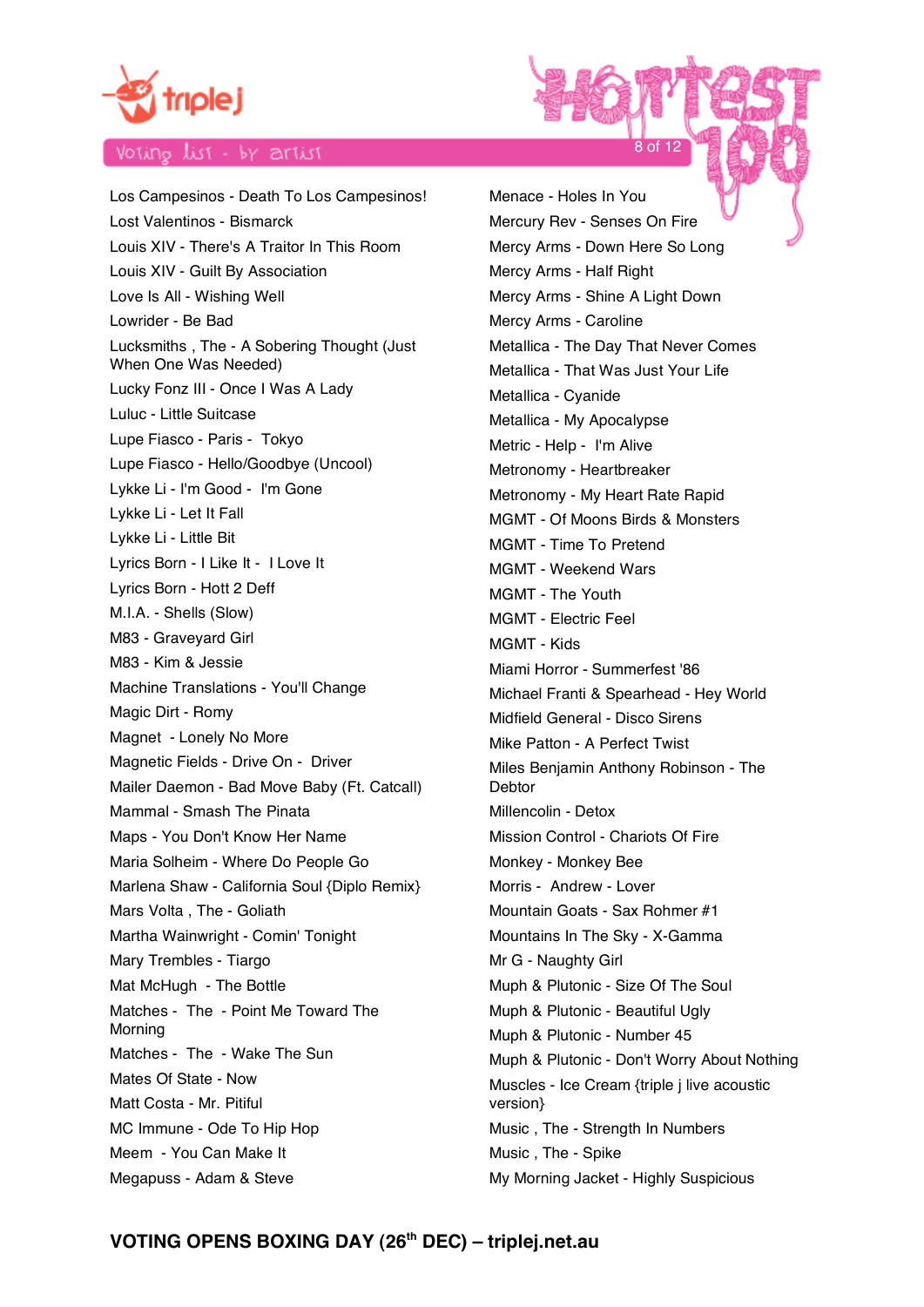

My Morning Jacket - Evil Urges My Morning Jacket - I'm Amazed My Morning Jacket - Librarian Mystery Jets - Young Love (Ft. Laura Marling) Mystery Jets - Two Doors Down N.A.S.A. - Money (Ft. David Byrne/Chuck D) N.E.R.D. - Everyone Nose N.E.R.D. - Spaz Nation Blue - The - I See Colours Neon Love - Disco Me Neon Neon - I Told Her On Alderaan New Black , The - Show Me Love New Rules For Boats - 77 N'Fa - X-Fire Nicholas Roy - Taxi Nick Cave & The Bad Seeds - Dig - Lazarus - Dig!!! Nick Cave & The Bad Seeds - Today's Lesson Nick Cave & The Bad Seeds - Albert Goes **West** Nick Cave & The Bad Seeds - We Call Upon The Author To Explain Nick Cave & The Bad Seeds - Lie Down Here (& Be My Girl) Nick Cave & The Bad Seeds - More News From Nowhere Nicky Bomba - Jah In The Moment Nine Inch Nails - Discipline No Age - Eraser Noah And The Whale - 5 Years Time Number Station - Way We Live Numbers Radio - Come On Oasis - Shock Of The Lightning Of Montreal - An Eluardian Instance Of Montreal - Id Engager Oh Mercy - Seemed Like A Good Idea Oh Snap - Falling Out Okkervil River - Lost Coastlines One Day As A Lion - Wild International Opeth - Porcelain Heart Outrun - Out Of The Ashes Padded Cell - Word Of Mouth

Panda Band , The - Where The River Rises Panic At The Disco - Nine In The Afternoon Panic At The Disco - That Green Gentleman Parov Stelar - On My Way Now Peabody - Egon Pegz/Patto - Radio Active Pendulum - Propane Nightmares Pendulum - Showdown Pendulum - Visions Pendulum - The Other Side Pennywise - The Western World Pez - Ain't Got Time Pez - The Festival Song Phantom Agents - Live A Little Phantom Planet - Do The Panic Pharoahe Monch - Push Philadelphia Grand Jury - Going To The Casino (Tomorrow Night) Phrase - Clockwork Phrase - Sky Light (Ft. Kram) Pigeon Detectives - This Is An Emergency Pivot - O Soundtrack My Heart Pivot - Sweet Memory Plantlife - Lovetoy Plastic Palace Alice - Karaoking Plug-In City - Blank Photo Plump DJs - Shifting Gears Pnau - With You Forever Pnau - Baby Pnau - Embrace Port O'Brien - I Woke Up Today Portishead - Machine Gun Portishead - The Rip Presets , The - This Boy's In Love Presets , The - Kicking And Screaming Presets , The - Yippyo-Ay Presets , The - Talk Like That Presets , The - Eucalyptus Presets , The - If I Know You Presets - The - A New Sky Primal Scream - Can't Go Back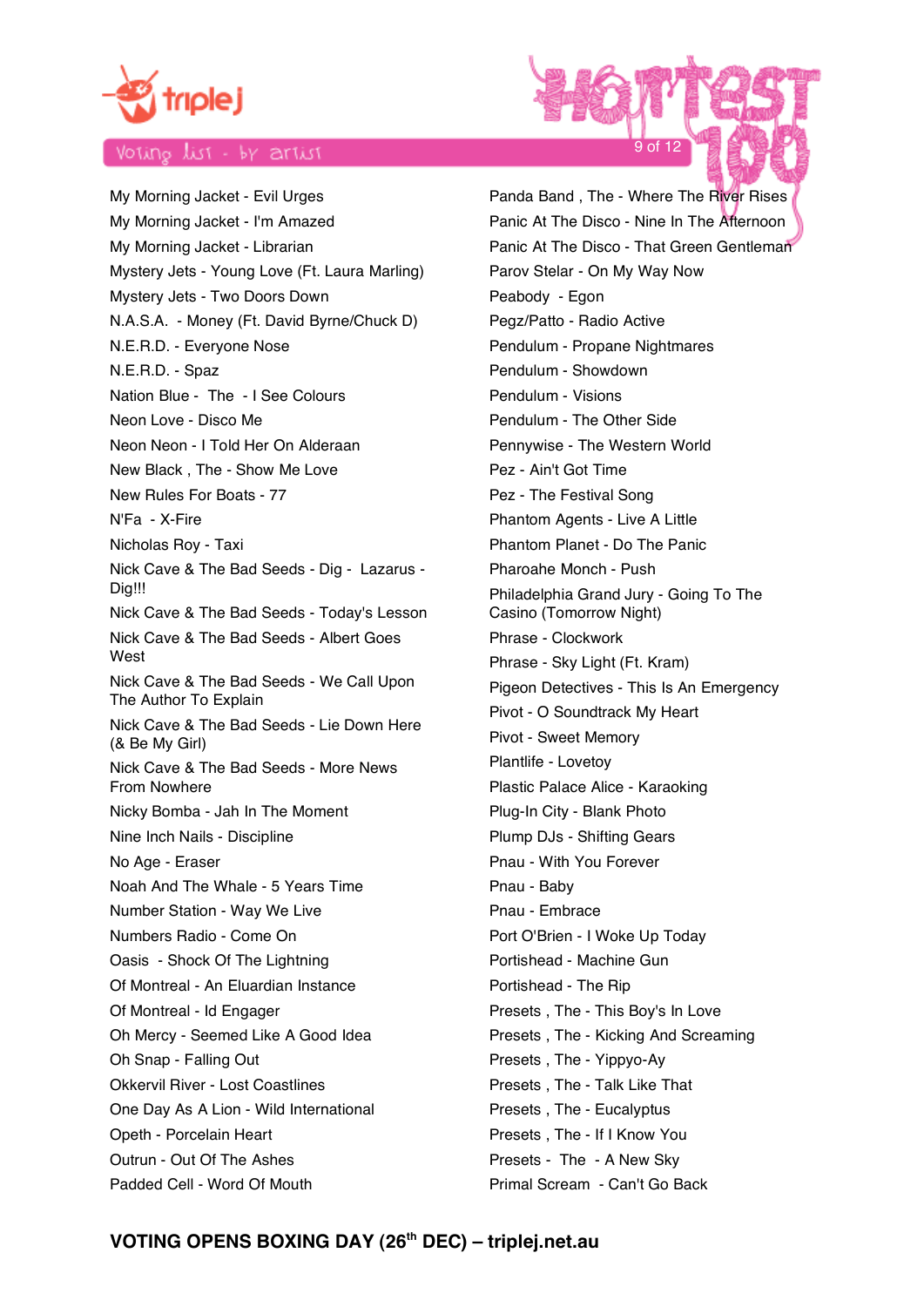

Prodigy - The - Invaders Must Die Protectors , The - All Systems Go Qemists , The - Lost Weekend (Ft. Mike Patton) Q-Tip - Fever Q-Tip - Gettin' Up Qua - Jeepers Creepers - It's Finders Keepers Qua - Goodmorning Sun Quan - OMG! Ra Ra Riot - Ghost Under Rocks Rapaport - Show 'Em That You Care Rapture - The - No Sex For Ben Rascals , The - Freakbeat Phantom Ratatat - Mirando Razorlight - Wire To Wire Rectifiers , The - Blackbird Red Paintings - We Belong In The Sea redsunband , The - The Eagle Resin Dogs - Caught Up Rex The Dog - I Can See You - Can You See Me Richard In Your Mind - PS I Love You Rise Against - Re-Education (Through Labor) Rise Against - Collapse (Post-Amerika) Rise Against - Long Forgotten Sons Robert Forster - Pandanus Rocket Science - Psychic Man Rocketsmiths - Boy Who Cried Misery Rogue Wave - Lake Michigan Roisin Murphy - Overpowered Roisin Murphy - You Know Me Better Roots Manuva - Buff Nuff Roots Manuva - Let The Spirit Roots , The - Get Busy RZA As Bobby Digital - U Can't Stop Me Now Saboteurs , The - Consoler Of The Lonely Saboteurs , The - Salute Your Solution Saboteurs , The - Old Enough Saboteurs , The - The Switch And The Spur Saboteurs , The - Many Shades Of Black Saboteurs - The - Rich Kid Blues

Sage Francis - Conspiracy To Riot Salmonella Dub - Lightning Santogold - L.E.S Artistes Santogold - You'll Find A Way Santogold - Shove It Santogold - Say Aha Santogold - Creator Santogold - Lights Out Santogold & Julian Casablancas - My Drive Thru Scars On Broadway - They Say School Of Seven Bells - Half Asleep Scientists Of Modern Music - Easy Seabellies - The - Heart Heart Heart Out Seabellies - The - Feel It Leave Sebastian Tellier - Divine Secret Machines - Last Believer - Drop Dead Shake Up - The - Home EC Shake Up - The - They Say No She & Him - Why Do You Let Me Stay Here Shearwater - The Snow Leopard Shihad - One Will Hear The Other Shihad - Rule The World Shiny Brights - Electric Tigerland Shortwave Set - No Social Shortwave Set - Now Till '69 Sia - The Girl You Lost To Cocaine Sia - Buttons Sigur Ros - Gobbledigook Sigur Ros - Within Me A Lunatic Sings Silents , The - Little Girl Lost Skipping Girl Vinegar - Sift The Noise Skybombers - Always Complaining Sleep Parade - Carry On Smallgoods , The - Driving Song Snob Scrilla - There You Go Again Snob Scrilla - Chasing Ghosts Snowman - We Are The Plague Soko - I Will Never Love You More Solal - Psycho Girls & Psycow Boys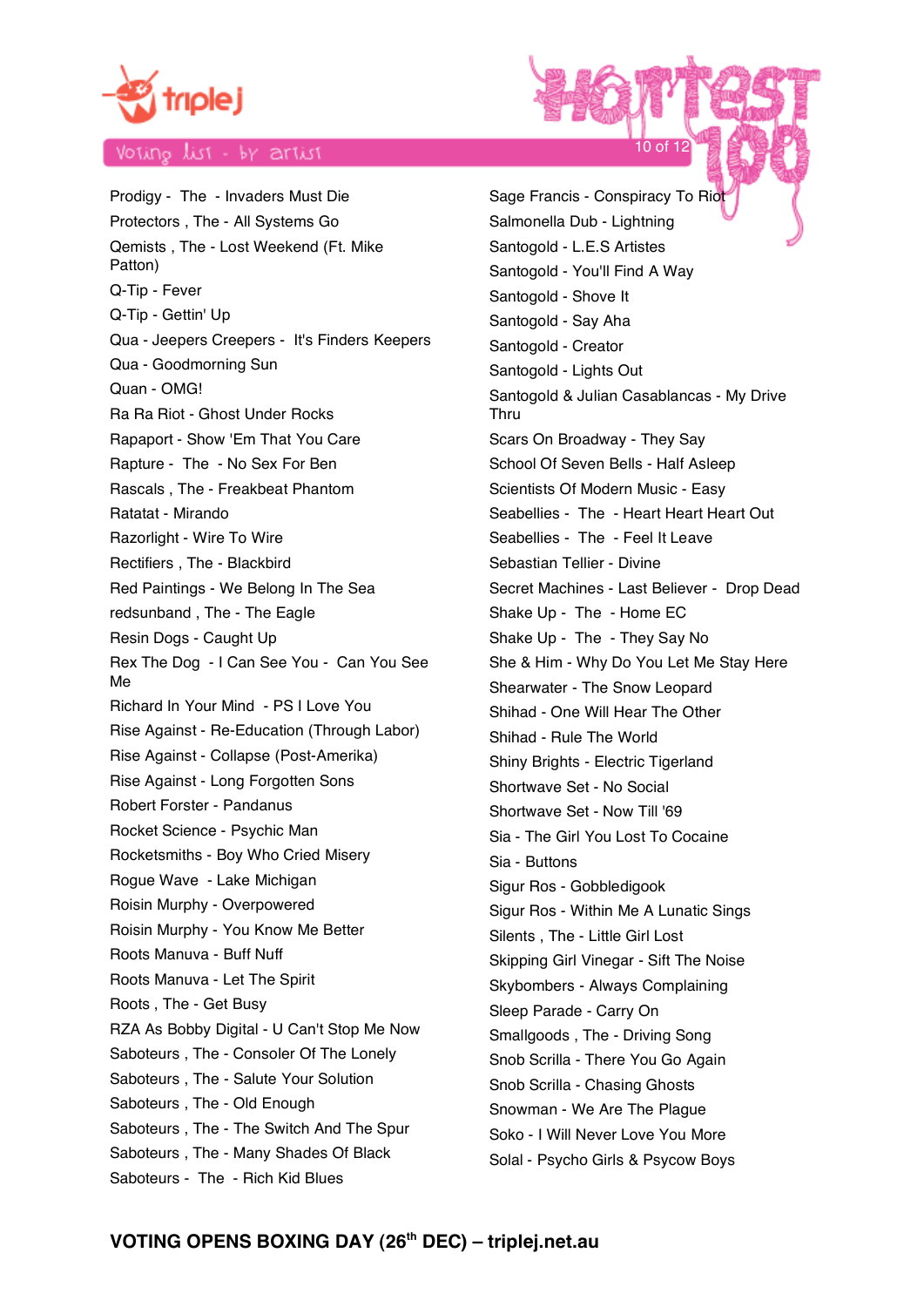

Something With Numbers - Stay With Me Bright Eyes Something With Numbers - Seventeen Places Songs - K.C'S In Trouble Sons And Daughters - Darling Sons And Daughters - Gilt Complex Sophie Koh - Objects In The Mirror South Rakkas Crew - Hotter Than Them South Rakkas Crew - Carry Feelings Sparkadia - Too Much To Do Sparkadia - The Kiss Of Death Sparkadia - Jealousy Spiritualized - Soul On Fire Spit Syndicate - Here Today Gone Tomorrow Spod - Dead St. Helens - Get Up Stars - Take Me To The Riot Stars - 14 Forever Stephanie McKay - Jackson Ave Stephen Malkmus & The Jicks - Gardenia Stereo MC's - Black Gold Still Flyin - Good Thing It's A Ghost Town Around Here Stills , The - Don't Talk Down Story Of The Year - Wake Up Streets , The - The Escapist Streets - The - Everything Is Borrowed Subaudible Hum - Tokyo - Craigieburn & The Moon Submarines , The - You - Me & The Bourgeoisie Subways , The - Girls & Boys Sugar Army - And Now You're Old Enough I Think That You Should Know Supergrass - Bad Blood Supergrass - Rebel In You Tallest Man On Earth - I Won't Be Found Talons - Squid Tame Impala - Desire Be - Desire Go Tame Impala - Half Full Glass Of Wine Teenagers , The - Starlett Johansson

Teeth & Tongue - There Is A Lightness To My Bones Temper Trap - Sweet Disposition Terra Firma - We Likes To Party Theory Hazit - Gossip Synopsis These New Puritans - Numerology (Aka Numbers) These New Puritans - Colours These New Puritans - Swords Of Truth These New Puritans - Elvis Those Dancing Days - Hitten Tilly & The Wall - Pot Kettle Black Tim Fite - Yesterday's Garden Ting Tings - Great DJ Ting Tings - That's Not My Name Ting Tings - Fruit Machine Ting Tings - Shut Up And Let Me Go Ting Tings - We Walk Ting Tings - We Started Nothing Tokyo Police Club - In A Cave Tokyo Police Club - Tessellate Tom Ugly - Roll Again Tough Alliance , The - Neo Violence Tracy Redhead - Where It Fits Trial Kennedy - Neighbours Trial Kennedy - Sunday Warning Trial Kennedy - Colour Day Tours Tricky - Council Estate True Live - Damn Right TV On The Radio - Golden Age TV On The Radio - Halfway Home TV On The Radio - Crying TV On The Radio - Dancing Choose TV On The Radio - DLZ TZU - Computer Love TZU - We Got The Feeling TZU - Got To Do TZU - Mondays U.N.K.L.E - Hold My Hand Utah Saints - Something Good 08 (Van She Tech Remix)